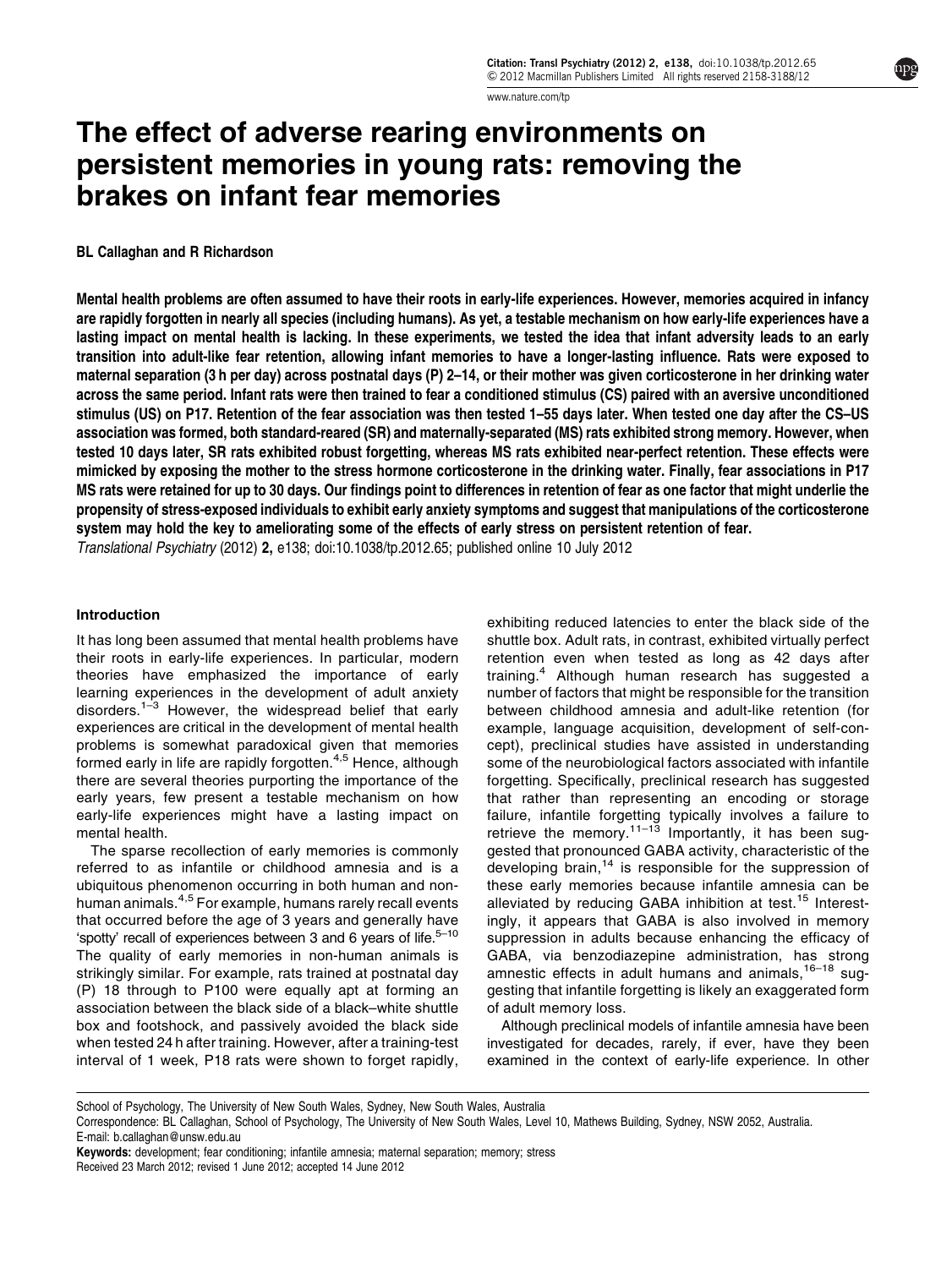words, we do not know if divergent early-life experiences result in differential retention of infant memories. Considering the proposed importance of infant fear memories for psychiatric functioning,<sup>1–3,19</sup> and the high degree of comorbidity between psychiatric disorders and specific early-life experiences, for example, adversity,<sup>[20](#page-5-0)</sup> how such early events influence infant memories seems an important question. Indeed, one unexplored possibility is that exposure to earlylife experiences, such as adversity, may lead to an early transition into the adult-like memory system. If this occurred, memories of infant experiences might be retained for longer, allowing such experiences to have a lasting impact. Importantly, exposure to adversity has already been shown to lead to an early developmental transition in another form of emotional learning—extinction.<sup>[21](#page-5-0)</sup>

2

At approximately the same time that rats transition into the adult-like memory system, another developmental transition takes place in extinction learning. Specifically, P17 rats typically exhibit a relapse-resistant form of extinction, whereby after extinction training the fear memory cannot be retrieved again. $22-24$  At around P24, rats make the transition into the adult-like, relapse-prone, extinction system, where a variety of post-extinction manipulations lead to the return of fearful responding (for example, a change of physical context leads to the renewal of fear). In a recent study, it was shown that early experience regulated the developmental transition in extinction.<sup>[21](#page-5-0)</sup> In that study, rats were removed from their mother for 3 h per day across days 2–14 of life and then conditioned, extinguished and tested starting at P17. Those rats that were maternally separated (MS) early in development made an early transition from the infant 'relapse-resistant' extinction system to the adult 'relapse-prone' extinction system. Because MS rats exhibit an early developmental shift in extinction, they may also exhibit an early developmental shift in retention of fear memories. In the current series of experiments, we examined this possibility and show that rats subjected to maternal separation early in development exhibit longer retention of fear memories formed during infancy relative to nonstressed controls. Further, we show that this effect is likely mediated by early-life exposure to the stress hormone corticosterone (CORT).

# Materials and methods

Subjects. Experimentally naive Sprague-Dawley-derived rats, bred and housed at the School of Psychology, The University of New South Wales, were used. All rats were 17 days of age at the start of an experiment. The day of birth was designated as P0. Only males were used, and no more than one rat per litter was used per group. Rats were housed with their mother and littermates in plastic boxes (24.5 cm long  $\times$  37 cm wide  $\times$  27 cm high) covered by a wire lid, and food and water were available ad libitum. Animals were treated according to the principals of animal care and use outlined in the Australian Code of Practice for the Care and Use of Animals for Scientific Purposes,<sup>[25](#page-5-0)</sup> and all procedures were approved by the Animal Care and Ethics Committee at The University of New South Wales.

Maternal separation. During maternal separation (P2-14), all pups were removed from the home cage, weighed and placed in an incubator for 3h (starting between 0900 and 1200 hours). The ambient temperature of the incubator was maintained between 27 and 30 $^{\circ}$ C. Three centimeters of bedding was placed in the incubator so that animals could burrow down for additional warmth if required. Standardreared (SR) animals were exposed to the same handling cues as MS rats (that is, they were briefly weighed each day), but were not removed from the dam for any extended period of time. Using this procedure, we do not see any differences in weight between MS and SR animals at the end of the separation period (that is, at  $P14$ ).<sup>[21](#page-5-0)</sup>

Drug treatment. In Experiment 3 only, rather than exposing pups to maternal separation, the drinking water of the dams was supplemented with CORT (200  $\mu$ l ml<sup>-1</sup>) or vehicle (2.5% ethanol) across the same period of time (that is, P2–P14). CORT- and vehicle-treated dams consumed an average of 69.05 and 67.35 ml of fluid per day, respectively, across the treatment period and this was not significantly different  $(t_{19} = 0.36, P > 0.72)$ . The dose of CORT was chosen as previous studies demonstrated an increase in basal CORT levels in both lactating mothers and nursing pups following  $200 \mu$ I ml<sup>-1</sup> CORT supplementation in the dam's drinking water.<sup>[26](#page-5-0)</sup>

Apparatus. Rats were trained and tested in a set of two identical chambers that were rectangular (13.5 cm long  $\times$  9 cm wide  $\times$  9 cm high), with the front wall, rear wall and ceiling constructed of clear Plexiglas. The floor and side walls consisted of stainless-steel rods set 1 cm apart. Two high-frequency speakers were located 8 cm from either side of the chamber. A custom-built constant-current shock generator could deliver shock to the floor of each chamber as required. Each chamber was housed within a separate wood cabinet so that external noise and visual stimulation were minimized. A red light-emitting diode located on the rear wall was the sole source of illumination in these chambers. A low, constant background noise (50 dB, measured by a TENMA sound level meter, type 72-860) was produced by ventilation fans located within the cabinet.

Conditioning and test. During conditioning, rats were placed in the context, and after a 2-min adaptation period, a white noise conditioned stimulus (CS) (8 dB above background) was presented for 10 s. The shock unconditioned stimulus (US) (0.6 mA, 1 s) was administered during the last second of the CS (6 pairings given). At test, animals were placed back in the context and, after a 1-min adaptation period, the CS was presented continuously for 2 min.

Scoring, exclusions and statistics. Freezing was scored by a time sampling procedure whereby each rat was scored every 3 s as freezing or not freezing. Freezing was defined as the absence of all movement except that required for respiration.[27](#page-5-0) These observations were then converted into a percentage score to indicate the proportion of total observations scored as freezing. A second scorer, unaware of the experimental condition of each rat, scored a random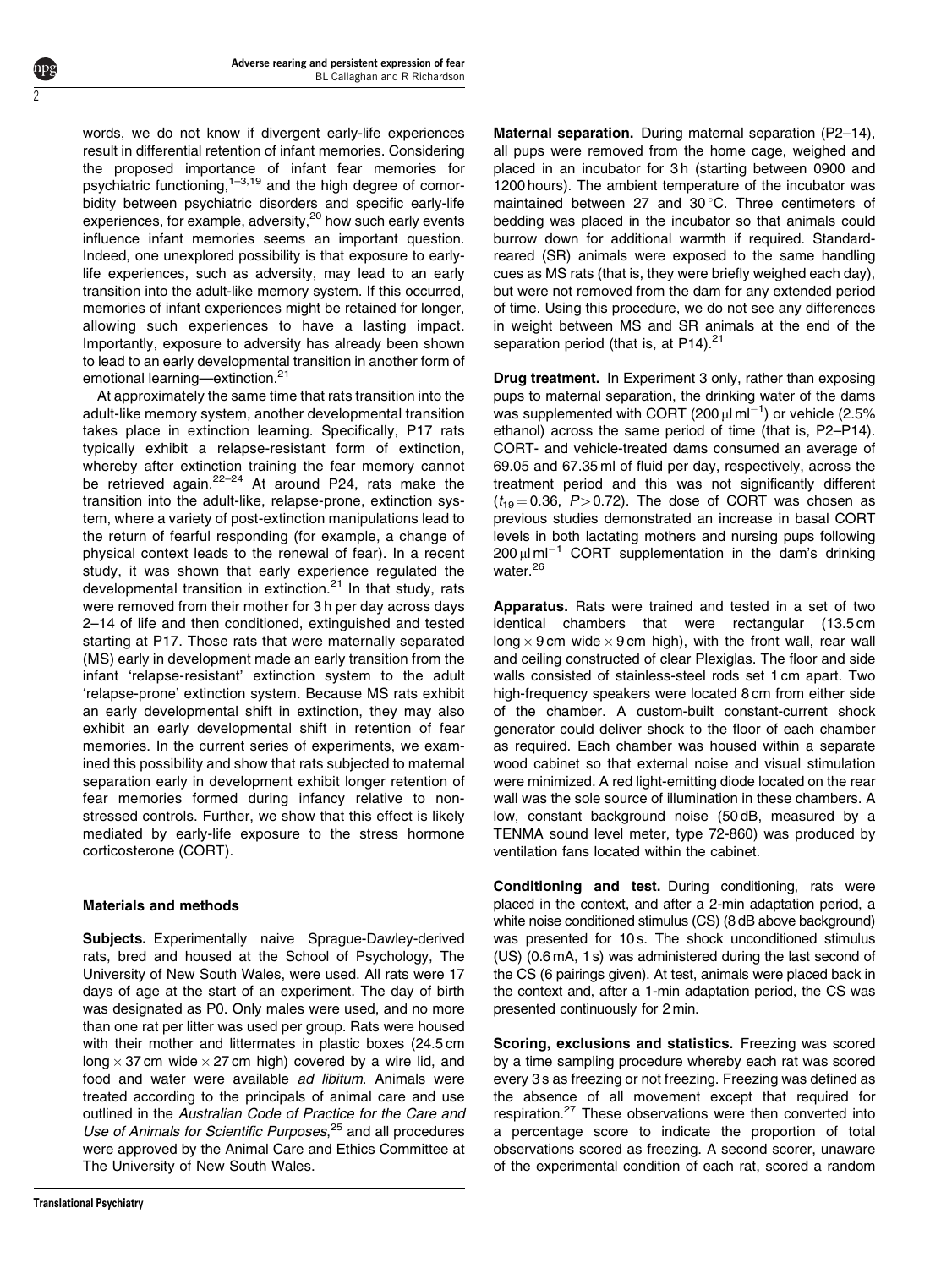3

**Table 1** Mean ( $\pm$  s.e.m.) levels of pre-CS freezing at test for MS and SR groups across all experiments

| <b>Experiment</b> | Group                                                  | % Pre-CS freezing                                                 |
|-------------------|--------------------------------------------------------|-------------------------------------------------------------------|
|                   | MS-1 day<br>SR-1 day<br>MS-10 days<br>SR-10 days       | 25.83 (7.06)<br>14.00 (4.46)<br>2.72(2.86)<br>1.11(1.17)          |
| 2                 | 7 days<br>14 days<br>30 days<br>55 days<br>Unpaired    | 2.5(1.75)<br>0.62(0.67)<br>6.67(5.86)<br>0.00(0.00)<br>1.25(0.68) |
| 3                 | CORT-1 day<br>VEH-1 day<br>CORT-10 days<br>VEH-10 days | 30.71 (9.82)<br>22.00 (5.99)<br>5.91 (3.86)<br>2.27(1.48)         |

Abbreviations: CORT, corticosterone; CS, conditioned stimulus; MS, maternally-separated; SR, standard-reared; VEH, vehicle exposed.

sample (30%) of all rats tested. The inter-rater reliability was very high across all experiments ( $r$ 's = 0.90–0.96).

In Experiments 1 and 3, significant differences in pre-CS freezing at test were detected (see Table 1 for pre-CS freezing levels in all experiments). Because of these differences, CSelicited freezing during test in those experiments were analyzed with analysis of covariance using the pre-CS freezing scores as a covariate. The same results were obtained, however, whether the data were analyzed with analysis of variance or analysis of covariance. When t-tests were used, if Levine's test for equality of variances was significant, then the adjusted *t*-statistic and degrees of freedom are reported. Any rats that were statistical outliers at test  $(>2.5 s.d.$  from the mean) were excluded from subsequent analyses; this resulted in one exclusion from Experiment 3 (vehicle exposed (VEH)—10 days group).

# **Results**

# Experiment 1

Maternal separation results in longer retention of fear memories in infant rats. Experiment 1 examined the effect of maternal separation on retention of fear memories in P17 rats. It is well established that, under non-stressful conditions, young animals rapidly forget fear associations, <sup>[15](#page-5-0)</sup> yet it is proposed that early experiences are critical in the development of anxiety disorders. In this experiment, we examined whether infantile amnesia for aversive conditioning could be reduced by exposing rats to an adverse rearing environment—maternal separation.

CS-elicited freezing during test is presented in Figure 1. At the 1-day interval, MS and SR rats exhibited the same high levels of freezing. However, at the 10-day interval, MS rats exhibited much higher levels of freezing than did SR rats. The statistics confirmed this description of the data. There was a significant effect of rearing condition,  $F_{1,42} = 12.22$ ,  $P < 0.001$ , and a significant rearing condition by interval interaction,  $F_{1,42} = 9.03$ , P<0.004. The effect of interval was not significant,  $F_{1,42} = 1.03$ ,  $P = 0.32$ . Follow-up *t*-tests indicated that MS and SR rats did not differ from one another when tested one day after conditioning,  $t_{25} = 1.32$ ,  $P = 0.20$ , but



**Figure 1** Mean  $(\pm s.e.m.)$  levels of conditioned stimulus (CS)-elicited freezing in maternally-separated (MS; white bars) and standard-reared (SR; black bars) rats tested either 1 or 10 days post-fear conditioning. High and similar levels of fear are present in the MS ( $n = 12$ ) and SR ( $n = 15$ ) rats at the 1-day interval. However, at 10 days post-training, MS ( $n = 11$ ) rats exhibited much higher levels of freezing than SR  $(n = 9)$  rats.

were significantly different from one another when tested 10 days after conditioning,  $t_{11.26} = 4.17$ ,  $P < 0.001$ .

# Experiment 2

MS rats retain fear associations for at least 30 days. The results of Experiment 1 support the view that maternal separation results in the development of persistent fear memories in P17 rats. This is a novel finding because infantile amnesia across short retention intervals (a few days) is a very robust phenomenon in non-stressed animals.<sup>[15,28](#page-5-0)</sup> In Experiment 2, we aimed to replicate the finding that infant MS rats remember for retention intervals of at least a week, and to extend that finding by determining how long they remember the association. We used the same training procedures as in Experiment 1 and then tested the animals at one of four intervals: either 7, 14, 30 or 55 days after training. Because SR rats forgot within the 10-day interval in Experiment 1, and because there are multiple examples of infant rats forgetting a similar fear association within a few days of training, <sup>[15,28](#page-5-0)</sup> in Experiment 2 we did not include SR animals as a control. Rather, MS rats that were trained to fear the CS were compared to an MS unpaired control group. The unpaired control received the same number of CSs and USs on P17 as the trained rats, but in an explicitly unpaired manner. The unpaired group was then tested for freezing to the CS at one of the various intervals. Using an explicitly unpaired control group allowed us to ask the question: does merely being exposed to footshocks and white noises on P17 lead to high levels of fear responding in MS rats? In other words, we could determine whether the freezing observed in MS rats in Experiment 1 was specific to learning about the CS–US relationship.

There were no differences in levels of freezing to the CS in the unpaired groups tested at the different intervals,  $F_{3,11} = 1.79$ ,  $P = 0.23$ , hence they were collapsed into a single 'unpaired' group for subsequent analysis. As can be seen in [Figure 2, MS paired rats exhibited higher levels of](#page-3-0) [freezing to the CS than 'unpaired' rats at the 7-, 14- and 30](#page-3-0) [day retention intervals, but not at the 55-day retention interval.](#page-3-0) [The statistics confirmed this description of the data. A one](#page-3-0)[way analysis of variance indicated that there was a significant](#page-3-0)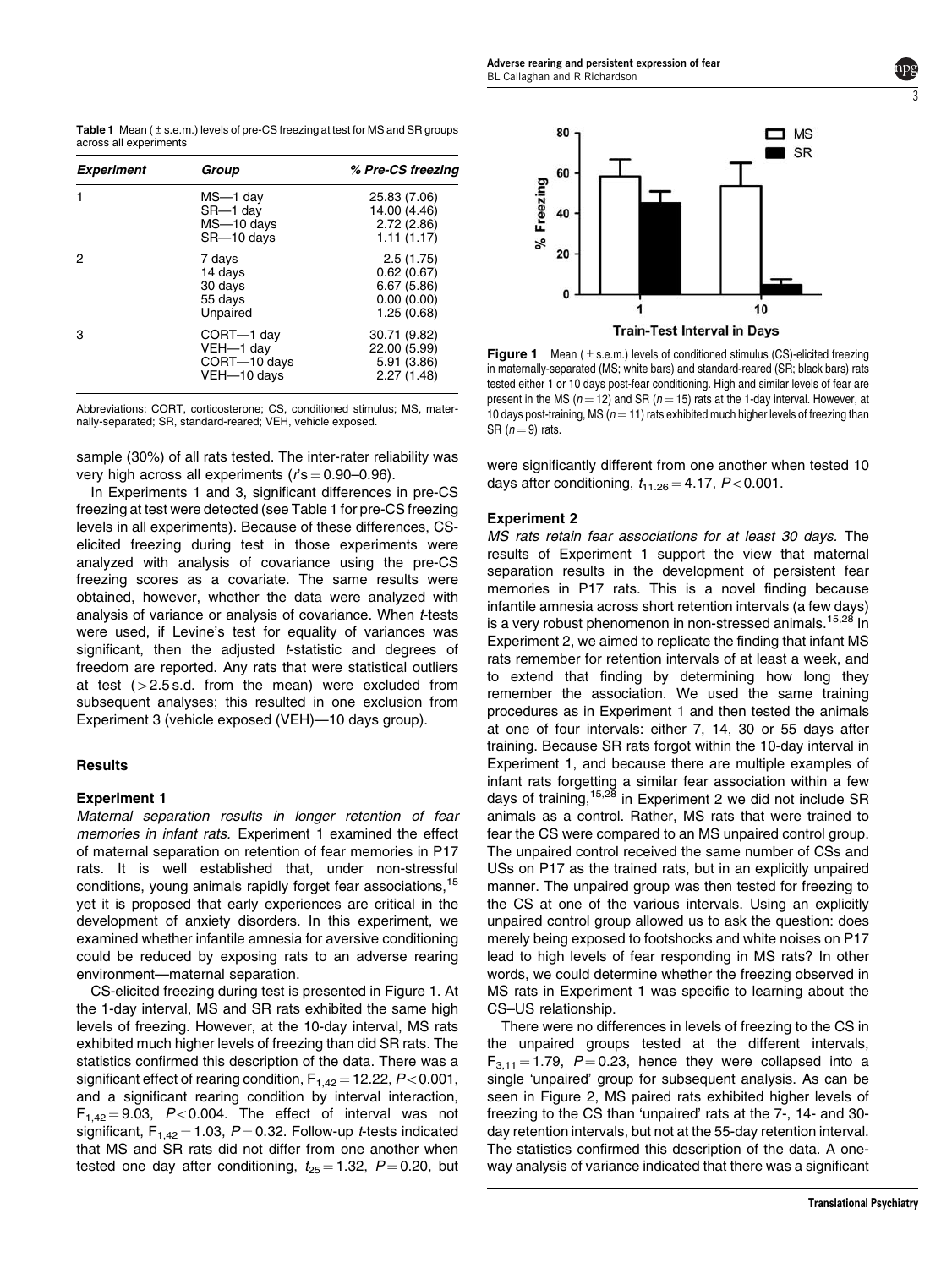

**Figure 2** Mean  $(\pm s.e.m.)$  levels of conditioned stimulus (CS)-elicited freezing in maternally-separated rats tested either 7, 14, 30 or 55 days post-training, and unpaired rats. Maternally-separated rats that received the paired training exhibited higher levels of fear than unpaired rats at 7 ( $n = 8$ ), 14 ( $n = 8$ ) and 30 ( $n = 9$ ) days post-training. The 55-day paired group ( $n = 6$ ) exhibited low and similar levels of fear as the unpaired group ( $n = 12$ ).

effect of group,  $F_{4,42} = 7.05$ ,  $P < 0.001$ . Follow-up tests were performed with the Student–Neuman–Keuls procedure and indicated that the 7-, 14- and 30-day groups were not different from one another ( $P > 0.35$ ) and all were different from the 55-day group and the unpaired group ( $Ps < 0.05$ ), which did not differ from one another.

#### Experiment 3

<span id="page-3-0"></span>4

Early-life exposure to CORT results in longer retention of fear memories in infant rats. In Experiment 1, we demonstrated that rats exposed to maternal separation exhibited longer retention of fear memories formed during infancy. In Experiment 2, it was shown that MS rats can retain the fear association formed during infancy for at least 30 days, that is, well into the late adolescent period. These results could be due to a number of factors other than early-life stress (for example, being exposed to a novel context (incubator) during maternal separation, caloric deprivation experienced during the maternal separation period). In Experiment 3, we wanted to examine whether enhanced retention of fear memories in infant MS rats was still seen if maternal separation was replaced with exposing the dams to CORT in the drinking water. That is, can the effects of maternal separation be mimicked by exposing the dam to the stress hormone CORT?

CS-elicited freezing during test is shown in Figure 3. As can be seen, freezing in the CORT-exposed (CORT) and VEH groups did not differ 24 h after conditioning. However, 10 days after conditioning CORT-exposed rats were freezing at much higher levels than VEH rats. The statistics confirmed this description of the data. There was a significant drug treatment by interval interaction,  $F_{1,33} = 6.49$ ,  $P < 0.02$ . No other effects were significant (largest  $F = 0.68$ ,  $P = 0.42$ ). Follow-up t-tests indicated that CORT and VEH rats did not differ from one another when tested one day after conditioning,  $t_{15} = -0.54$ ,  $P = 0.60$ , but were significantly different from one another when tested 10 days after conditioning,  $t_{14.41} = 2.4$ , P<0.05.

# Discussion

We have demonstrated that a stressor applied in the early postnatal period, maternal separation, caused infant rats to



**Figure 3** Mean ( $\pm$  s.e.m.) levels of conditioned stimulus (CS)-elicited freezing at test in corticosterone-exposed (CORT; white bars) and vehicle-exposed (VEH; black bars) rats tested either 1 or 10 days post-fear conditioning. At 1 day posttraining, CORT ( $n = 7$ ) and VEH ( $n = 10$ ) rats expressed high and similar levels of fear. However, at 10 days post-training, CORT ( $n = 11$ ) rats exhibited much higher levels of fear than did VEH ( $n = 10$ ) rats.

exhibit better retention of learned fear. Specifically, with our training procedures we replicated previous results demonstrating that non-stressed P17 rats typically forget a fear association within a 10-day period.[15,28](#page-5-0) Further, we extended those findings to show that stressed P17 rats exhibit essentially perfect retention of the fear association across that same 10-day period. In addition, we demonstrated that MS rats could retain a fear association formed on P17 for up to 30 days post-training (that is, MS rats were still expressing fear when they were late adolescents, aged P47). Importantly, the better retention of fear in the MS infant rats was not merely due to these animals always expressing higher levels of freezing because MS rats that did not learn the association between the CS and the US exhibited low levels of fear responding at test (that is, the unpaired control from Experiment 2). Also, these results cannot be explained by differences in rates of learning, because MS and SR rats exhibited similar levels of freezing when tested 24 h after training. Finally, our results show that early exposure to CORT is sufficient to reproduce these effects, because the offspring of dams given CORT in the drinking water also exhibited better retention. Hence, it would appear that early-life maternal separation or CORT treatment leads infant rats to precociously exhibit adult-like fear retention.

When trained in adulthood, auditory-conditioned fear memories have been shown to be retained across a period of 16 months. For example, adult rats that were given 10 pairings of a tone CS and shock US expressed fear to that CS 480 days later.<sup>29</sup> In our studies, rats retained fear memories for at least 30 days after conditioning. Although this retention period is not as long as previous demonstrations in adults, it remains novel that infant rats retained fear memories for this period. Importantly, in our studies memories formed in infancy were still expressed in the late adolescent period of development. From infancy to adolescence our rats exhibited approximately a fivefold increase in their weight and physical size. Hence, retaining fear memories across a period of rapid growth is likely a more difficult task than retaining fear memories within a single developmental period such as adulthood. In addition, the conditioning parameters used in the present experiments were weaker than those used in the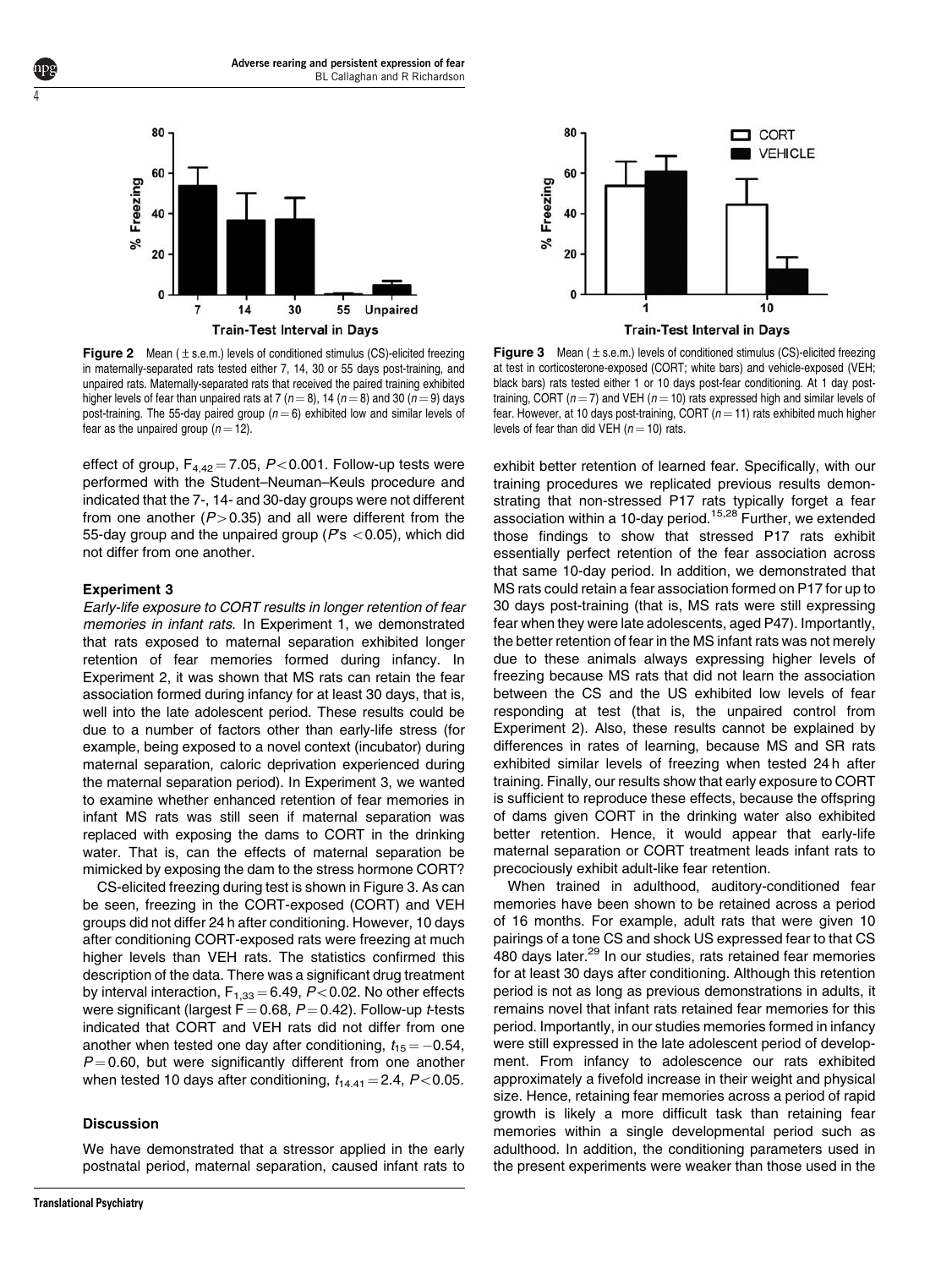memory retention experiments of adult rats, for example, 6 CS–US pairings in our studies vs 10 CS–US pairings used in the adult retention research,<sup>[29](#page-5-0)</sup> and to compare directly forgetting functions across ages, initial levels of conditioned fear would need to be consistent.

The fact that infant fear memories were more 'adult-like' following maternal separation is consistent with previous research demonstrating that early-life stress accelerates developmental transitions in other areas. For example, in our previous research we found that the same maternal separation procedure used here resulted in an early transition between the infant and adult extinction systems<sup>[21](#page-5-0)</sup> and between the adolescent and adult extinction systems.<sup>30</sup> In those experiments, P17 and P30 rats that had been MS early in life exhibited more adult-like behavior following extinction training than their non-stressed peers. Those results suggested that maternal separation caused a leftward shift in the developmental trajectory of extinction systems, causing later developing systems to come online earlier. Other research groups have also shown accelerated developmental transitions following stress. For example, rats typically show a developmental transition in their behavioral and neural response to an odor previously paired with shock; P6–8 rats do not use the amygdala in this learning task and exhibit a paradoxical approach response to the odor, whereas P10–12 rats do use the amygdala and avoid the odor. $31,32$  Interestingly, after stress or CORT exposure, P6–8 rats precociously exhibit the avoidance response to the shock-paired odor and begin to use the amygdala in that learning task. $32,33$ Importantly, stress has also been shown to accelerate transitions in emotional learning in human children.<sup>34</sup> In that study, children who had been reared in orphanages (a form of early adversity) were shown to exhibit a more 'adult-like' pattern of amygdala activity to fearful over neutral faces relative to a comparison group of low-adversity exposed children. Taken with these findings, this research suggests that early-life adversity may accelerate the development of the limbic system (for example, amygdala) and the prefrontal cortex, causing the premature emergence of a mature behavioral phenotype.

The fact that maternal exposure to CORT was able to mimic the effects of maternal separation is an important finding for various reasons. Firstly, the procedure of maternal separation is associated with a myriad of factors that act as potential confounding variables; infants are removed from the mother, are exposed to a novel environment, are handled and deprived of calories during the separation period. By exposing dams to CORT in the drinking water, many of these confounding factors are removed. In Experiment 3, being exposed to the stress hormone CORT was sufficient to cause the early transition in fear retention. Although we did not examine maternal behaviors in CORT-treated mothers, there is evidence suggesting that alterations in maternal behavior do occur following CORT treatment.[35](#page-6-0) Hence, the results of Experiment 3 suggest that the CORT-induced alterations in fear retention are the result either of pup CORT exposure through maternal breast milk, altered maternal behavior as a result of CORT exposure or a combination of these factors. Secondly, understanding that early exposure to stress hormones causes a precocious developmental shift in fear

retention suggests that the same mechanism might regulate other developmental shifts (for example, in extinction learning). Indeed, as mentioned earlier, CORT exposure has already been shown to be an important regulator of the developmental transition that occurs in infant learning about a shock-paired odor.<sup>[33](#page-5-0)</sup> Taken with these past results, these data suggest that CORT might act as a general developmental catalyst, forcing the premature maturation of adult functions. Considering that stress-induced maturation of fear and extinction systems appears to increase the risk for anxiety in infant rats.<sup>[21](#page-5-0)</sup> that is, by enhancing fear retention and relapse following extinction, knowing how stress exerts its effects has considerable clinical utility. For example, reducing infant exposure to stress hormones, both directly and through maternal breast milk, might reduce the likelihood of emerging emotion problems, and can be achieved even in situations when a stressor cannot be avoided.

5

Consistent with studies that have documented early developmental transitions following stress exposure, some research suggests that stress can accelerate neural development. For example, the same maternal separation procedure used here was recently shown to increase the expression of specific microRNAs (for example, mir132, -124) in the medial prefrontal cortex at  $P14<sup>36</sup>$  $P14<sup>36</sup>$  $P14<sup>36</sup>$  Interestingly, those microRNAs found to be upregulated following maternal separation stress are known to regulate brain maturation in the form of neuronal morphogenesis and differentiation.<sup>[37,38](#page-6-0)</sup> Hence, it is possible that maternal separation, and other forms of stress early in life, accelerate neuronal development, thereby permitting the expression of behaviors that are reliant on neural circuits that typically develop later. For example, adult rats require a functional prelimbic prefrontal cortex (PL) to express fear memories.<sup>[39,40](#page-6-0)</sup> Rats begin to express adult-like fear retention at approximately P24<sup>[15](#page-5-0)</sup> and, similar to adult rats, P24 rats cannot express fear when the PL is inacti-vated.<sup>[41](#page-6-0)</sup> On the other hand, P17 rats do not require the PL to express fear, and they also do not exhibit adult-like retention of fear memories.<sup>15,41</sup> In our studies, however, P17 MS rats exhibited excellent retention, characteristic of adult rats. Therefore, one might expect that MS rats, like adult rats, use the PL when expressing fear; we are currently investigating this question.

Another candidate mechanism that might be responsible for the adult-like fear memories seen in infant MS rats is that stress may affect the development of the GABAergic system. Importantly, GABAergic activity is elevated in the developing rat brain<sup>[14](#page-5-0)</sup> and these high levels of inhibition are considered to be one of the primary factors involved in infantile amnesia.<sup>[15](#page-5-0)</sup> In other words, it is proposed that adult rats have lower levels of GABAergic inhibition and, therefore, memories are less likely to be suppressed. If maternal separation caused an earlier maturation of the GABAergic system, then endogenous inhibition would be lowered in the P17 rat allowing for the better retention of fear memories, like in adult rats. Interestingly, maternal separation has been shown to increase the expression of brain-derived neurotrophic factor in the PFC of P17 rats<sup>[42](#page-6-0)</sup> and elevated levels of brain-derived neurotrophic factor have been shown to accelerate the maturation of GABAergic innervation in the cortex.<sup>[43](#page-6-0)</sup> Hence, it is possible that in this study maternal separation resulted in accelerated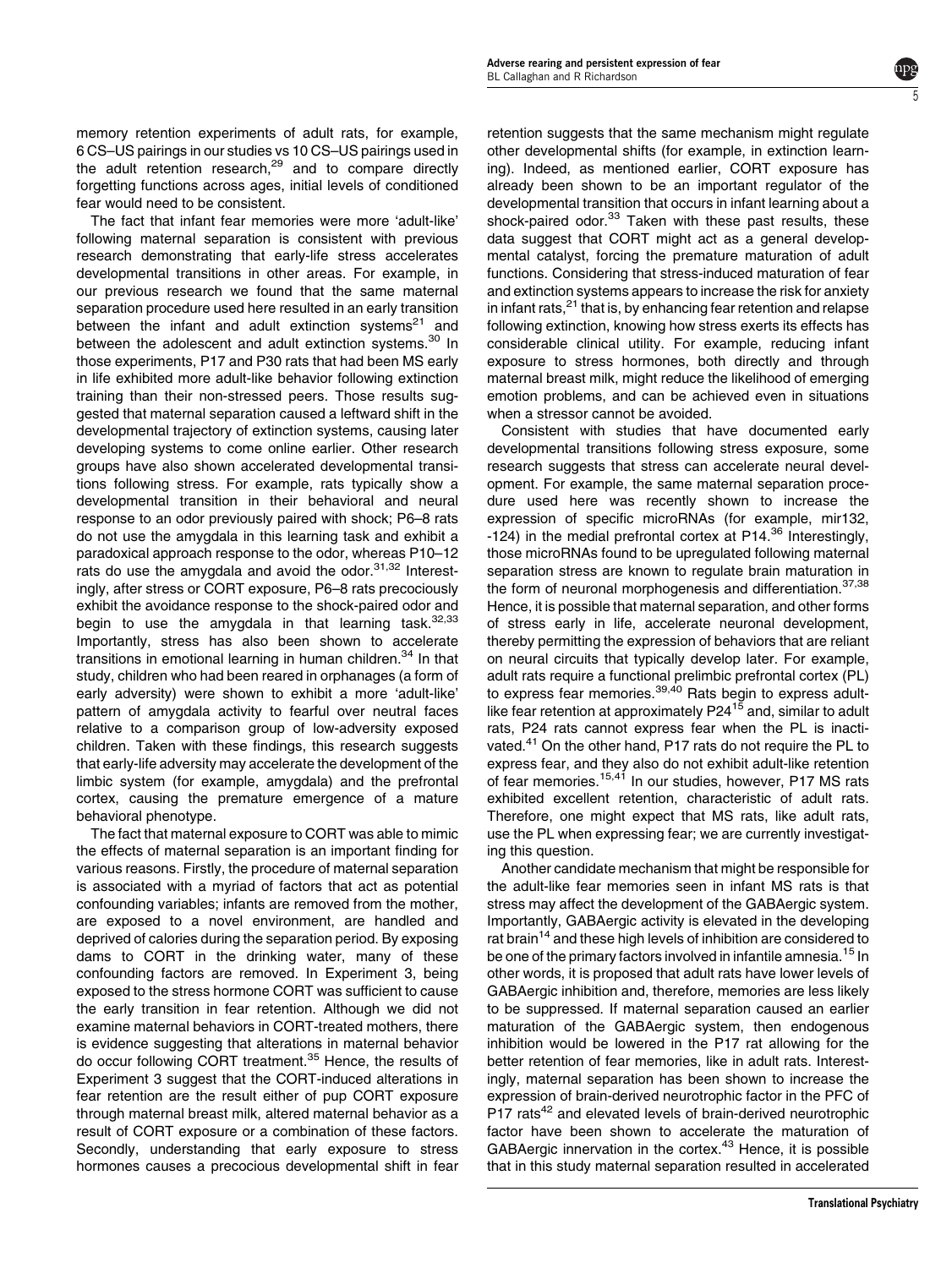maturation of the GABAergic system, via a brain-derived neurotrophic factor-dependent mechanism, resulting in less general inhibition and the better retention of memories. Indeed, maturation of GABAergic circuitry in the basolateral amygdala (BLA) has been correlated with the developmental transition seen in extinction learning.<sup>[44](#page-6-0)</sup> In that study, the maturation of perineuronal nets around GABAergic inhibitory interneurons in the BLA signaled the transition from the infant phenotype of extinction to the adult phenotype of extinction. Of particular interest, those researchers showed that the infant phenotype of extinction could be reactivated in adult rats if perineuronal nets were destroyed in the BLA, via injection of chrondroitinase ABC. It would be very interesting to examine whether degradation of perineuronal nets in the BLA would similarly affect fear memory in adult rats. That is, could we reactivate the high levels of forgetting characteristic of infancy via intra-BLA injection of chrondroitinase ABC before fear conditioning in adult rats? This question is an important one, because enhancing the forgetting of fear memories in adults has obvious clinical benefits for groups at high risk of trauma exposure.

Although this research explicitly examined fear memories, it is tempting to speculate about the effects that early-life stress may have on memories of a different valence, for example, appetitive memories. Indeed, if maternal separation were also shown to enhance retention of appetitive memories, this may have implications for substance abuse. Importantly, substance abuse is highly comorbid with anxiety disorders and early-life stress has been shown to increase vulnerability for both addiction and anxiety disorders.<sup>20,45,46</sup> Considering our present and past findings, that maternal separation increases both the retention of fear and the chance of relapse following fear inhibition, $21$  it is possible that maternal separation may also increase vulnerability to addiction and chance of relapse following extinction of drug taking. Although the impact of maternal separation on appetitive drug taking has already been examined in adults,  $45$  to our knowledge, no one has looked at whether maternal separation affects this form of learning in infancy.

In this study, we have shown that maternal separation or CORT exposure results in an early transition between infantile amnesia and the good retention seen in adults. Considering that infantile forgetting is likely an exaggerated form of adult forgetting,15,17 further studies examining how infantile forgetting emerges and how it can be manipulated are likely to yield findings relevant across all age groups. Further, our findings point to differences in retention of fear as one factor that might underlie the propensity of stress-exposed individuals to exhibit early anxiety symptoms and suggest that manipulations of the CORT system may hold the key to ameliorating some of the effects of early stress on persistent retention of fear.

# Conflict of interest

The authors declare no conflict of interest.

Acknowledgements. This research was supported by Australian Research Council Discovery Project Grants (DP0985554 and DP120104925) to

<span id="page-5-0"></span>6

RR and an Australian Postgraduate Award to BLC. Financial disclosures: Neither of the authors have any financial disclosures.

- 1. Jacobs WJ, Nadel L. The first panic attack: a neurobiological theory. Canad J Exp Psychol 1999; 53: 92–107.
- 2. Mineka S, Oehlberg K. The relevance of recent developments in classical conditioning to understanding the etiology and maintenance of anxiety disorders. Acta Psychol 2008; 127: 567–580.
- 3. Mineka S, Zinbarg R. A contemporary learning theory perspective on the etiology of anxiety disorders: it's not what you thought it was. Am Psychologist 2006: 61: 10-26.
- 4. Campbell BA, Campbell EH. Retention and extinction of learned fear in infant and adult rats. J Comp Physiol Psychol 1962; 55: 1–8.
- 5. Schulenburg CJ, Riccio DC, Stikes ER. Acquisition and retention of a passive-avoidance response as a function of age in rats. J Comp Physiol Psychol 1971; 74: 75–83.
- 6. Howes M, Siegel M, Brown F. Early childhood memories: accuracy and affect. Cognition 1993; 47: 95–119.
- 7. Jack F, Hayne H. Childhood amnesia: empirical evidence for a two-stage phenomenon. Memory 2010; 18: 831–844.
- 8. Kihlstrom JF, Harackiewicz JM. The earliest recollection: a new survey. J Person 1982; 50: 134–148.
- 9. Newcombe NS, Lloyd ME, Ratliff KR. Development of episodic and autobiographical memory. A cognitive neuroscience perspective. Adv Child Dev Behav 2007; 35: 40-89.
- 10. Waldfogel S. The frequency and affective character of childhood memories. Psychol Monogr Gen Appl 1948; 62: i–39.
- 11. Campbell BA, Jaynes J. Reinstatement. Psychol Rev 1966; 73: 478–480.
- 12. Richardson R, Riccio DC, Axiotis R. Alleviation of infantile amnesia in rats by internal and external contextual cues. Dev Psychobiol 1986; 19: 453–462.
- 13. Richardson R, Riccio DC, Jonke T. Alleviation of infantile amnesia in rats by means of a pharmacological contextual state. Dev Psychobiol 1983; 16: 511–518.
- 14. Frahm C, Draguhn A. GAD and GABA transporter (GAT-1) mRNA expression in the developing rat hippocampus. Dev Brain Res 2001; 132: 1–13.
- 15. Kim JH, McNally GP, Richardson R. Recovery of fear memories in rats: role of gammaamino butyric acid (GABA) in infantile amnesia. Behav Neurosci 2006; 120: 40–48.
- 16. Davis M. Diazepam and flurazepam: effects on conditioned fear as measured with the potentiated startle paradigm. Psychopharmacology 1979; 62: 1–7.
- 17. Harris JA, Westbrook RF. Benzodiazepine-induced amnesia in rats: reinstatement of conditioned performance by noxious stimulation on test. Behav Neurosci 1998; 112: 183–192.
- 18. Roth T, Roehrs TA. Issues in the use of benzodiazepine therapy. J Clin Psychiatry 1992; 53: 14–18.
- 19. Jacobs W, Nadel L. Stress-induced recovery of fears and phobias. Psychol Rev 1985; 92: 512–531.
- 20. Repetti RL, Taylor SE, Seeman TE. Risky families: family social environments and the mental and physical health of offspring. Psychol Bull 2002; 128: 330–366.
- 21. Callaghan BL, Richardson R. Maternal separation results in early emergence of adult-like fear and extinction learning in infant rats. Behav Neurosci 2011; 125: 20–28.
- 22. Kim JH, Richardson R. A developmental dissociation in reinstatement of an extinguished fear response in rats. Neurobiol Learn Mem 2007; 88: 48–57.
- 23. Kim JH, Richardson R. A developmental dissociation of context and GABA effects on extinguished fear in rats. Behav Neurosci 2007; 121: 131–139.
- 24. Yap CSL, Richardson R. Extinction in the developing rat: an examination of renewal effects. Dev Psychobiol 2007; 49: 565–575.
- 25. Australian Government Publishing Service. Australian Code of Practice for the Care and Use of Animals for Scientific Purposes, 7th edn. Australian Government Publishing Service: Canberra, 2004.
- 26. Catalani A, Marinelli M, Scaccianoce S, Nicolai R, Muscolo LAA, Porcu A et al. Progeny of mothers drinking corticosterone during lactation has lower stress-induced corticosterone secretion and better cognitive performance. Brain Res 1993; 624: 209-215.
- 27. Fanselow MS. Signaled shock-free periods and preference for signaled shock.  $J$  Exp Psychol Anim Behav Process 1980; 6: 65–80.
- 28. Weber M, McNally GP, Richardson R. Opioid receptors regulate retrieval of infant fear memories: effects of naloxone on infantile amnesia. Behav Neurosci 2006; 120: 702–709.
- 29. Gale GD, Anagnostaras SG, Godsil BP, Mitchell S, Nozawa T, Sage JR et al. Role of the basolateral amygdala in the storage of fear memories across the adult lifetime of rats. J Neurosci 2004; 24: 3810–3815.
- 30. Callaghan B, Richardson R. Early-life stress affects extinction during critical periods of development: an analysis of the effects of maternal-separation on extinction in adolescent rats. Stress (in press).
- 31. Camp LL, Rudy JW. Changes in the categorization of appetitive and aversive events during postnatal development of the rat. Dev Psychobiol 1988; 21: 25–42.
- 32. Raineki C, Moriceau S, Sullivan RM. Developing a neurobehavioral animal model of infant attachment to an abusive caregiver. Biol Psychiatry 2010; 67: 1137–1145.
- 33. Moriceau S, Wilson DA, Levine S, Sullivan RM. Dual circuitry for odor–shock conditioning during infancy: corticosterone switches between fear and attraction via amygdala. J Neurosci 2006; 26: 6737–6748.